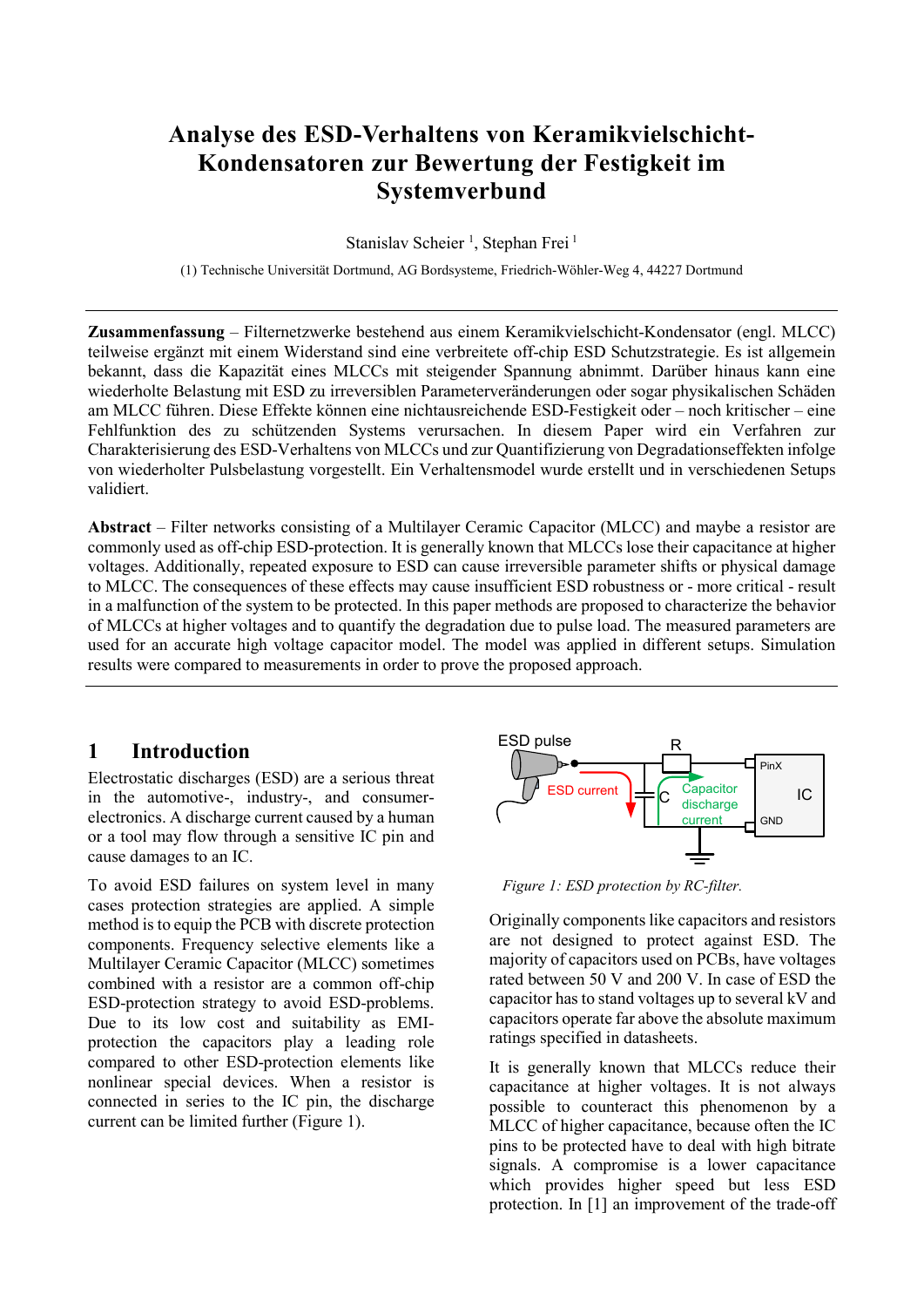using an antiferroelectric capacitor as ESDprotection is proposed. The dielectric constant of the hand-made capacitor increases with increasing voltage.

Repeated exposure to ESD can cause irreversible parameter shift on capacitors. The effects of derating on RF properties were investigated in [\[2\].](#page-6-1) A worst case out of four X7R 4.7 nF capacitors has shown a capacitance drop to 75 % of the nominal value, measured at 13.5 MHz. However, no modeling approaches for observed degradation effects were proposed. Physical damage to MLCCs exposed to ESD stress was examined by authors in [\[3\]](#page-6-2) [\[4\].](#page-6-3) It was shown that ESD may cause a permanent damage to dielectric material. Significant differences in ESD performance of MLCCs from several manufacturers have been measured. The metallization of conductive plates within a capacitor results in a non-recoverable shift of insulation resistance of several M $\Omega$  to a lower value in the kΩ range. This will have an effect on the energy consumption of a system, and low current communication systems could be disturbed. The relationship between degradation of RF properties and damages on dielectric material is not analyzed yet.

PCB area consumption is an important criterion for the selection of protection elements. Technological progress enables smaller SMD package size whereas the capacitance and rated voltage remain the same. It is to be expected that this miniaturization will negatively affect the effects described above and a high voltage characterization method becomes more important.

A simulation of conditions to be expected on a PCB is an efficient solution to predict the system level ESD susceptibility. Anticipation of ESD failures requires exact models. A reliable model that combines the high voltage behavior of a MLCC in terms of capacitance drop, degradation effects and physical damages does not exist yet.

## **2 High Voltage Characterization**

In order to characterize capacitors in the high voltage range special methods are necessary. Timeand frequency-domain analyses are possible. Here a time domain method is presented. The results shown here were measured with an arbitrary chosen 4.7 nF, 50 V 0603, X7R capacitor (Kemet C0603 C472K5RACTU).

## **2.1 Capacity**

In MLCCs, ceramic material is acting as the dielectric. In order to increase the capacitance

value using small package size, ceramics with high relative permittivity  $\varepsilon_r$  are used. It is obvious that the relative permittivity is not a constant value, but rather more a function of the applied voltage and frequency.

$$
\varepsilon_r = f(V_{DC}, f) \tag{1}
$$

Bariumtitanat (BaTiO3) is a ceramic material and most commonly used in X7R MLCCs. It is a ferroelectric, solid and belongs to the group of perovskite. According to additional additives and reduced fraction of BaTiO3 in MLCCs the ferroelectric properties of the ceramic are removed almost completely [\[2\].](#page-6-1) The spontaneous polarization is nearly zero and the ceramic may be approximated as paraelectric. The ESD frequency spectrum is significantly below 10 GHz. In that range BaTiO3 behaves like a dielectric with only orientation polarization and may be approximated as constant over frequency.

The capacitance for a linear capacitor is described by:

$$
C = \frac{Q}{V} \tag{2}
$$

For a nonlinear time independent capacitor the equation becomes:

$$
C(V) = \frac{dQ}{dV} \tag{3}
$$

It can be seen that the CV-curve is proportional to the derivative of the QV-curve. Consequently, both description options are qualitatively equivalent and may be used for high-voltage characterization of MLCCs.

A TLP can be used to measure the high voltage behavior of components in time domain [\[5\].](#page-6-4) The TLP creates a high voltage pulse. Some properties are comparable to real ESD events. Due to short pulse length, released energy is relatively low and device characterization for voltages far beyond the specification range is possible, without the risk of thermal damage. The setup in [Figure 2](#page-2-0) is adopted for MLCC characterization. When applying the TLP-pulse (HPPI- TLP/VF-TLP/HMM Test System TLP-3010C) to a DUT, voltage and current shapes are recorded by a 6 GHz oscilloscope (LeCroy WavePro 7 Zi) by voltage divider and a current sensor (Tektronik CT1) respectively. A source meter (Keithley 2400) is used to detect permanent damages on the insulation resistance after every TLP pulse. Any damage to the measuring instruments is avoided by attenuators.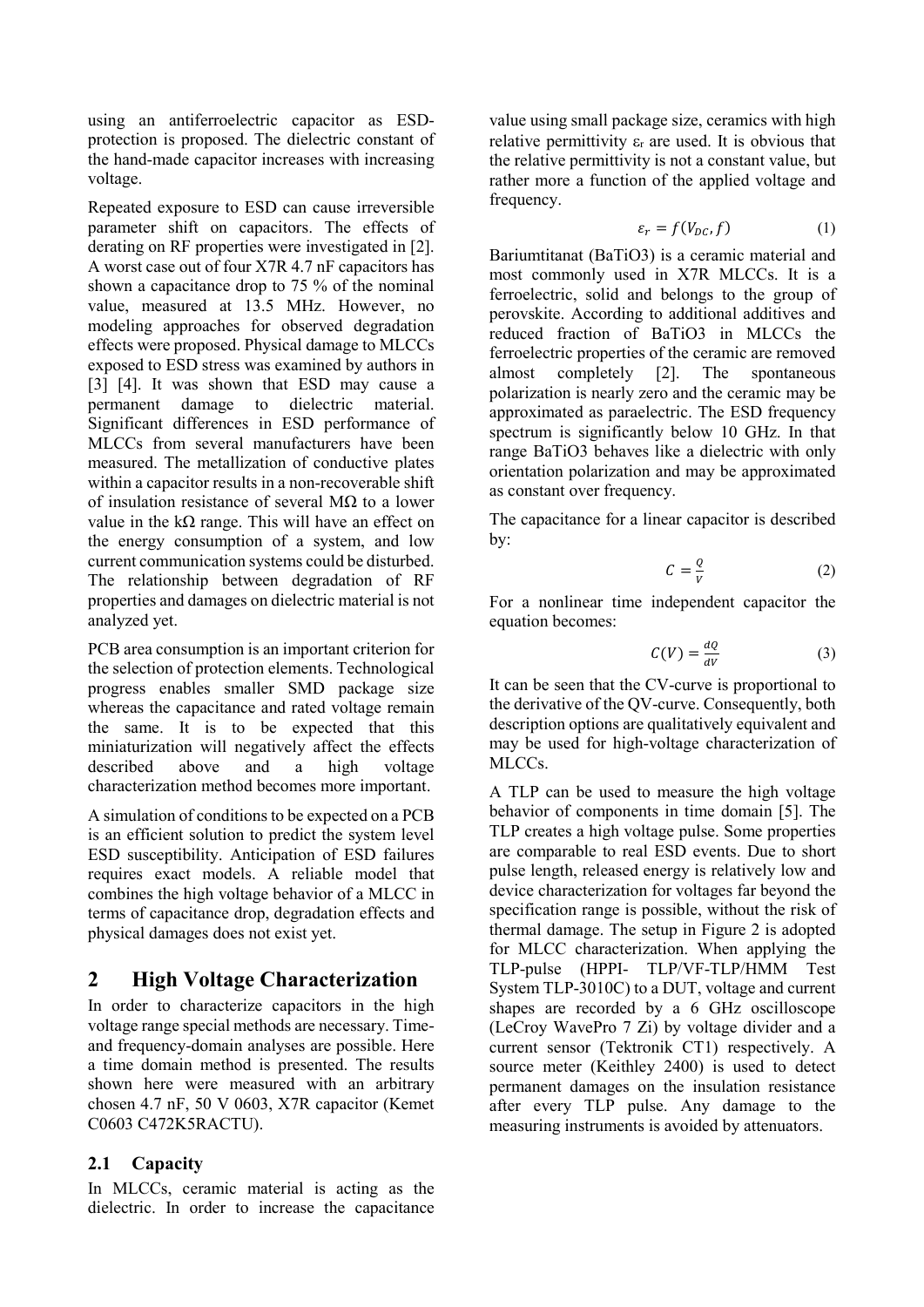

<span id="page-2-0"></span>*Figure 2: Measurement setup for MLCC characterization.*

Several TLP pulses are applied to the MLCC, where the charging voltage is increased successively. To construct the QV-curve from TLP data a post-processing step is necessary. According to the definition, charge stored in the capacitor is equal to time integral over the current shape. This equation is applicable for both linear and nonlinear case.

$$
Q = \int I dt
$$
 (4)

A cumulative integral function is used to obtain a charge over time curve. The voltage and charge values for a particular TLP charging voltage are detected in saturated state. [Figure 3](#page-2-1) illustrates measurement process described above.



<span id="page-2-1"></span>*Figure 3: Measurement process for MLCC characterization by QV-curve with TLP. TLP charging voltage is increased from pulse 1 to pulse 3.*

#### **2.2 Approximation of QV-curve**

Some simulation programs support a direct use of measured QV-curves, which may be implemented by a lookup table or an analytical approximating function. Others require a CV-curve, also known as the differentiated form of QV-curve. The discrete differentiation of the measured QV-curve will result in a noisy curve. A measured lookup table is not a continuous function and might lead to serious stability problems.

Approximation of the measured data by an analytical function is a better option. It reduces data noise. A continuously differentiable function is easier to handle by a simulation program and provides more stability. Most of the common simulation tools support so called equation defined blocks.

Hyperbolic tangent as a symmetric function is used to approximate the transition from the zero point to the saturated state [\[6\].](#page-6-5) When the ceramic is saturated, a linear behavior is expected.

$$
Q = b_1 \tanh\left(\frac{v}{b_2}\right) + b_3 V \tag{5}
$$

The derivative is:

$$
C = \frac{dQ}{dV} = b_3 - \frac{b_1 \left(\tanh^2(\frac{V}{b_2}) - 1\right)}{b_2} \tag{6}
$$

[Figure 4](#page-2-2) compares fitted and measured QV-curves. [Figure 5](#page-2-3) applies the fitted coefficients of the QVcurve to (6) and compares it with a discrete differentiated QV-curve. The tolerance within a set of MLCCs is presented too. The behavior of three samples is nearly the same. Damage on insulation resistance was measured between 900 V to 1000 V.



<span id="page-2-2"></span>*Figure 4: Measured and fitted QV-curve.*



<span id="page-2-3"></span>*Figure 5: CV-curve applies the fitted coefficients of the QV-curve to (6).*

#### **2.3 Insulation breakdown**

After a physical damage on insulation resistance has taken place, a change in leakage current of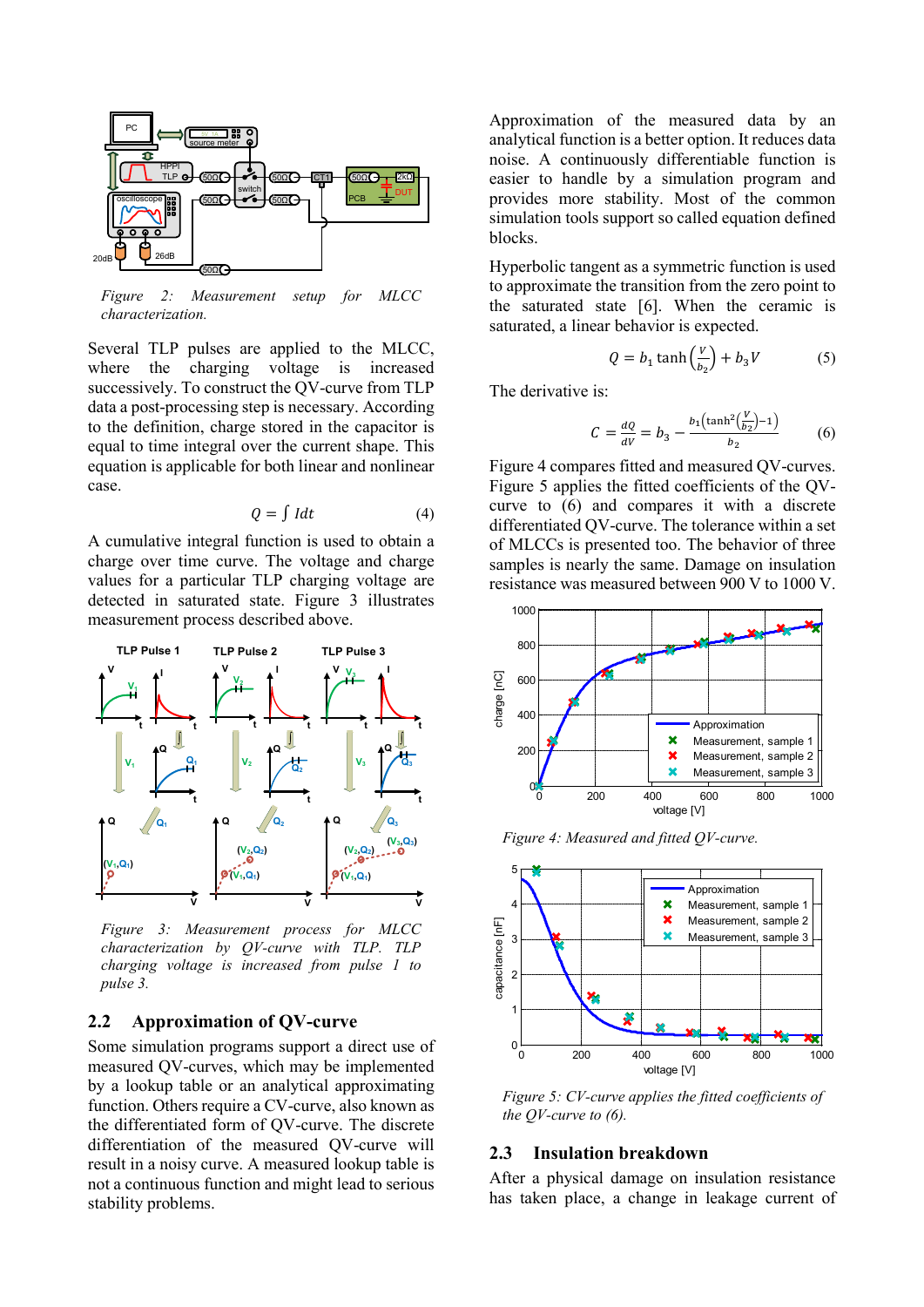more than a decade is observed. For the studied sample a critical voltage of 900 V can be measured (see [Figure 6\)](#page-3-0)



<span id="page-3-0"></span>*Figure 6: DC spots of the leakage current.*

Voltage curves of a measurement with TLP pulses for an increasing charging voltage are shown in [Figure 7.](#page-3-1) Only a single pulse was assigned for every voltage level. The MLCC withstands 800 V TLP pulse. 900 V is the critical voltage for insulation breakdown. This pulse cause damages and the voltage drops rapidly after 130 ns. Over the pre-damaged MLCC a 1000 V pulse is applied. At the beginning no changes in MLCC behavior can be observed. However, the critical voltage of the pre-damaged MLCC is considerably lower than the voltage of the faultless one. These results clearly state that the voltage on a MLCC is the critical parameter for the first failure.



<span id="page-3-1"></span>*Figure 7: Measured voltage shapes. Low pass filtering is used for noise reduction.*

[Figure 8](#page-3-2) shows the impedance analyzer measurement of the MLCC. The damaged device shows similar frequency response like the faultless one. The difference is caused by the change of the insulation resistance, where a drop from around 1 MΩ to 3.5 kΩ is measured. Capacity measurement at 13.5 MHz results in 4.42 nF for the faultless and 4.13 nF for the damaged MLCC. This means 7 % degradation in RF properties. In addition, [Figure 8](#page-3-2) provides a measurement, where the damaged capacitor was analyzed with a 30 V

DC-offset. This condition leads to an Electrical Overstress (EOS) failure of the capacitor, where it becomes permanently conducting. Capacitive behavior cannot be seen any more and a short circuit of less than  $1 \Omega$  is measured.



<span id="page-3-2"></span>*Figure 8: Impedance analyser measurement of a non-damaged MLCC, a MLCC after ESD failure, and an ESD-damaged MLCC after an EOS failure.*

#### <span id="page-3-3"></span>**2.4 Degradation**

In this section degradation effects on MLCC are analyzed. In particular low voltage capacitance and damages on dielectric material as a result of repeated ESD stress were measured. In previous section it was shown, that the applied voltage is crucial for insulation breakdown. Thus questions arise whether repeated stress at lower voltage level can cause permanent damage on insulation and, to what extent those damages are the reason for degradation of capacitance.

As already shown, TLP pulses of 900 V to 1000 V are critical for the investigated MLCC. The effects were examined in two test series, by 700 V as a high, but assumed to be safe voltage and by 1000 V as a critical voltage. Measurement process is illustrated in [Figure 9.](#page-4-0) It is carried out by repetition of the following three steps:

- 1. High voltage stress: The MLCC is stressed by a certain number of TLP pulses of 200 ns length and 1.1 ns rise time. A permanently connected parallel 220 kΩ resistor is used to discharge the capacitor. No kind of degradation was measured on resistor.
- 2. Measurement of RF properties: impedance of MLCC is measured with vector network analyzer (VNA, Agilent E5061B) in frequency domain. Before measurement, VNA is calibrated and cables connecting the test PCB are de-embedded. Measurement range is between 1 kHz and 1 GHz.
- 3. Measurement of insulation resistance: a source meter (Keithley 2400) is used to detect permanent damages on insulation. Current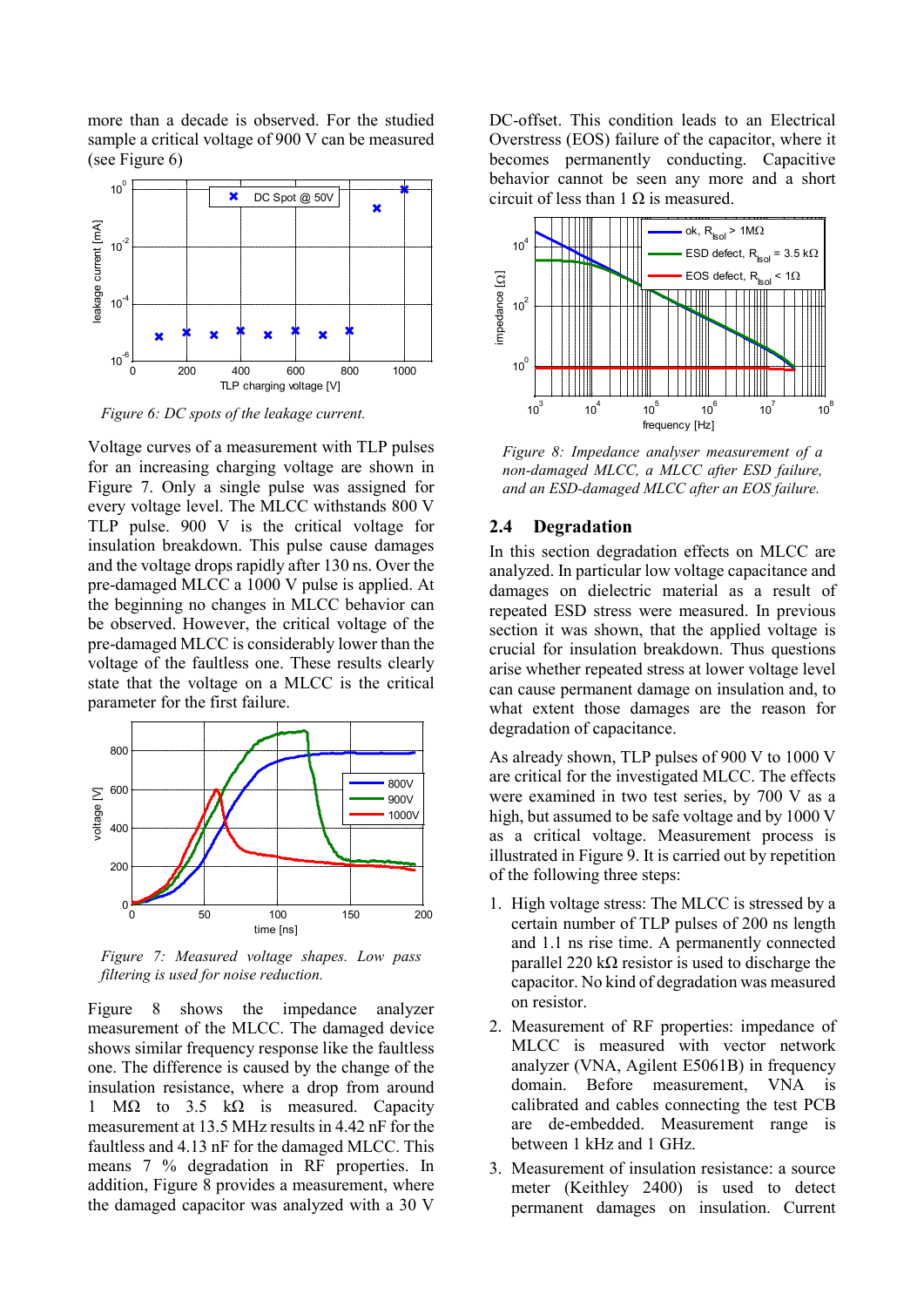range (10 pA-1.05 A) is much higher in comparison to VNA. Voltage sweep is performed from 1 V to 50 V. Maximum source current is limited to 10 mA, to prevent damages.



<span id="page-4-0"></span>*Figure 9: Measurement process for degradation characterization.*

For parameter extraction measured impedance, after certain number of pulses, was approximated by model in [Figure 13.](#page-5-0) The parameter  $R_{\text{isol}}$  was set to the corresponding result by source meter at 1 V. The parameters C, R<sub>ESR</sub>, L<sub>ESL</sub> were tuned to match with the measured impedance.



*Figure 10: Approximation of the measurement after 1000 TLP pulses with 1000 V. C=3.22 nF, LESL=9.6 nH, RESR=240 mΩ, and Risol=3.3kΩ.*

[Figure 11](#page-4-1) and [Figure 12](#page-4-2) demonstrate the degradation results. For 700 V test series low voltage capacitance is decreasing strictly monotonic with additional pulses. For that effect some ferroelectric properties of the ceramic material may be responsible. Exposure of MLCC to voltages far beyond maximum ratings may lead to an asymmetrical shift in the equilibrium ion positions. This may cause a permanent dipole moment and hence a non-zero remanent polarization. Electric fields at normal operation are not strong enough to reverse that effect. However, no change in insulation resistance is visible. That means the degradation affects only the low voltage part of the QV-curve (5) and the ESD robustness of the MLCC remains quasi static.

As expected, insulation breakdown is observed after 10 pulses by 1000 V test series. As a result of metallization of conductive plates within the MLCC, insulation resistance falls by more than a decade. In general it continues to fall with

additional high voltage pulses. However, the process does not behave consistently. The low voltage capacitive properties are affected by the mentioned process and the remanent polarization of the ceramic itself. After 3000 pulses a short of about  $1 \Omega$  is observed. No capacitive property can be measured anymore. In both test series no significant change in  $R_{ESR}$  and  $L_{ESL}$  was measured. [Table 1](#page-4-3) summarizes the degradation effects.



<span id="page-4-1"></span>*Figure 11: Degradation of capacitance. The results are normalized to 4.7 nF as initial value of every MLCC.*



<span id="page-4-2"></span>*Figure 12: Degradation of insulation resistance.*

<span id="page-4-3"></span>*Table 1: Parameter degradation of MLCC, Capacitance is normalized to 4.7 nF as initial value of every MLCC.*

| <b>TLP</b> | C(a)                      | C(a) | C(a) | $\mathbf{R}_{\text{isol}}(a)$                                                                     | $\mathbf{R}_{\text{isol}}(\widehat{\boldsymbol{a}})$ | $\mathbf{R}_{\text{isol}}(a)$ |
|------------|---------------------------|------|------|---------------------------------------------------------------------------------------------------|------------------------------------------------------|-------------------------------|
| Voltage 0  |                           | 1000 | 3000 | 10                                                                                                | 1000                                                 | 3000                          |
| 700 V      |                           |      |      | 4.7 nF 4.21 nF 4.17 nF $>1$ MQ $>1$ MQ $>1$ MQ<br>$(100\%)$ (89 %) (88 %) (100 %) (100 %) (100 %) |                                                      |                               |
|            | 1000 V 4.7 nF 3.38 nF NaN |      |      | $>1$ MQ 3.3 kQ $\approx$ 1 Q<br>$(100\%)$ (71 %) $(\ll 1\%)$ (100 %) ( $(\ll 1\%)$ ( $(\ll 1\%)$  |                                                      |                               |

#### **2.5 Frequency domain behavior**

The equivalent serial resistance and serial inductance are measured with an impedance analyzer. The process is the same as the measurement of RF properties during degradation analysis.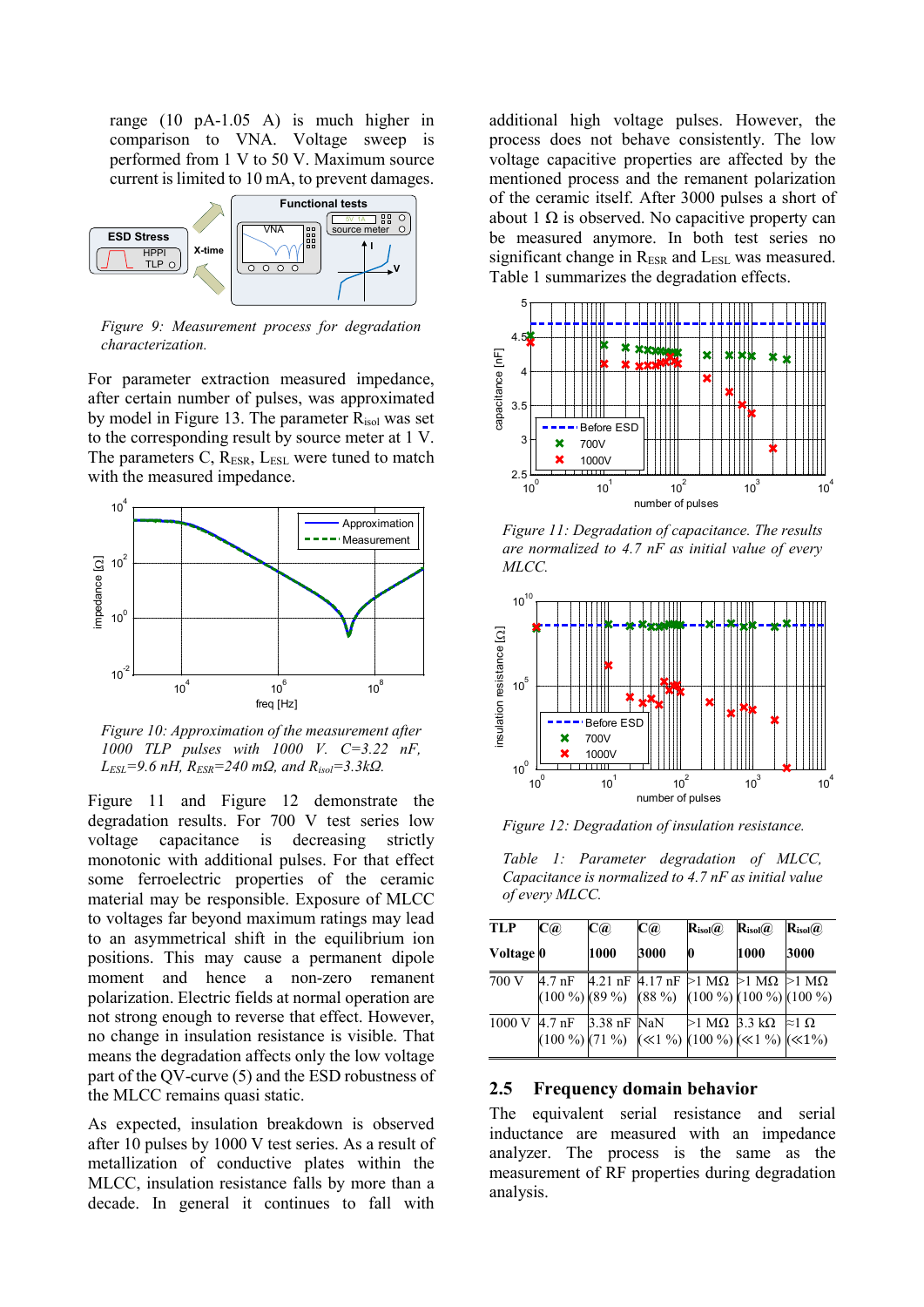## **3 Modeling of MLCC in VHDL-AMS**

An equivalent circuit of the MLCC is shown in [Figure 13.](#page-5-0) Here the nominal capacitance is a function of the applied voltage; it is equivalent to the CV-curve in (6). According to the results in section [2.4,](#page-3-3) high voltage part of the QV-curve is not suffering from degradation. In case of undamaged dielectric, decrease in the capacitance is more significant at 100 V [\(Figure 5\)](#page-2-3) than degradation effects. Right after the first failure of dielectric a proper function of MLCC may not be guaranteed anymore, even some additional ESD may shorten the circuit. Insulation resistance Risol takes permanent ESD damages into account. The capacitor is assumed to be damaged, if the critical voltage was exceeded once. Parasitic elements R<sub>ESR</sub> and L<sub>ESL</sub> are included to represent frequency behavior.



<span id="page-5-0"></span>*Figure 13: Advanced equivalent circuit of a MLCC.*

#### **4 Simulation Results**

The setup in [Figure 2](#page-2-0) is simulated in VHDL-AMS. The model for TLP generator has been presented and verified by measurement with different low and high-ohmic loads in [\[7\].](#page-6-6) [Figure 14](#page-5-1) and [Figure](#page-5-2)  [15](#page-5-2) compare simulated and measured curves for an 800 V TLP pulse. Absolute maximum ratings are violated and as a result, saturation may be observed. The transition to steady state is almost perfectly reproduced. The current maintains above zero, because of the parallel resistor of 2050  $\Omega$ . Low pass filtering of measurement data is applied for noise reduction.



<span id="page-5-1"></span>*Figure 14: Simulated and measured voltage for 800 V TLP pulse.*



<span id="page-5-2"></span>*Figure 15: Simulated and measured current for 800 V TLP pulse.*

An additional verification is done by means of an IEC-ESD-Generator. The model for a NoiseKen generator has been presented and verified by measurements with different low and high-ohmic loads in [\[8\].](#page-6-7) The NoiseKen generator is compliant to the IEC 61000-4-2 standard. MLCC acting as ESD protection element is loaded with IEC ESD pulses. The setup shown in [Figure 16](#page-5-3) is used. ESD current is measured with a Tektronix CT1 current probe. A parallel 10 kΩ resistor is used to provide a discharge load. Additionally, it provides a discharge path for MLCC between consecutive IEC-pulses and ensures proper initial conditions of MLCC. The ESD current is measured only. A simulation of an ideal 4.7 nF capacitor is included to highlight the extent of nonlinearity for real MLCC.



<span id="page-5-3"></span>*Figure 16: Measurement and simulation setup for IEC ESD pulses.*



*Figure 17: Simulated voltage for 8 kV IEC ESD pulse.*